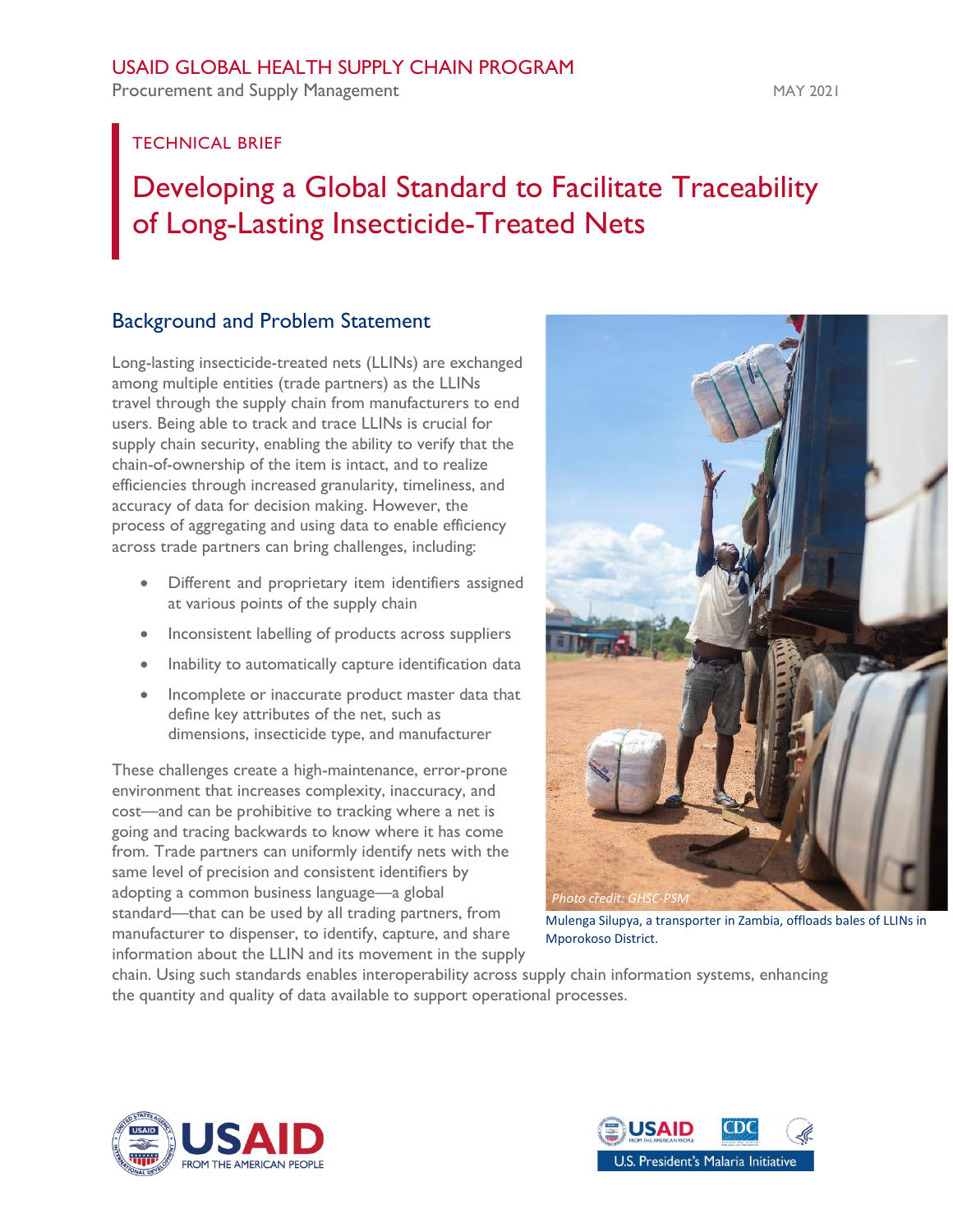# Proposed Solutions and Activities

To address the issues identified above, GHSC-PSM supported the U.S. President's Malaria Initiative (PMI) in establishing the TraceNet working group in 2019. This group was co-convened by PMI and the Global Fund to Fight Aids, Tuberculosis and Malaria (Global Fund). Working group members included representatives from manufacturers, procurement agents, donors, implementing partners, and select donor-funded country programs. The working group met bi-weekly to discuss the benefits, opportunities, and challenges of implementing standardized LLIN identifiers, data carriers (barcodes), and data-sharing mechanisms for the products.

GHSC-PSM, through a consultative process with TraceNet working group members, drafted and published a set of recommendations based on existing global standards to define a set of guidelines for LLIN identification, labelling, and master data information exchange. The working group determined that GS1 standards—standards that establish a common language across business entities to identify, capture and share supply chain data—were best suited to accomplish these goals. In January 2020, the project and other TraceNet working group members published *[Recommended Identification, Capture, and Master Data](https://www.ghsupplychain.org/index.php/TraceNet-Recommendations)  [Sharing Specifications for Long-Lasting Insecticidal Nets](https://www.ghsupplychain.org/index.php/TraceNet-Recommendations)*. The document included timelines by which LLIN suppliers for Global Fund and PMI procurement agents, IDA Foundation and GHSC-PSM, respectively, were expected to adhere to these requirements.

### HELPFUL TERMS

#### **Master Data**

non-transactional data, or "attributes," that identify products and locations such as name and address of buyer and seller.

### **Global Trade Item Number (GTIN)**

the GS1 key that uniquely identifies a product.

#### **Global Location Number (GLN)**

a universal number that uniquely identifies physical locations or parties. The key is comprised of a GS1 Company Prefix, location reference, and check digit.

### **Human Readable Interpretation (HRI)**

the readable characters that accompany a barcode. HRI is a one-to-one illustration of the encoded data.

### **GS1 Global Data Synchronization NetworkTM (GDSN®)**

a network of interoperable supply chain data pools governed by GS1 standards and used to exchange standardized product master data.

Using these new recommended requirements, GHSC-PSM:

- Established contractual requirements for supplier LLIN identification based on global standards (rather than proprietary, national, or regional standards) that mirror the identification implemented by Global Fund's procurement agent, IDA Foundation.
- Created the requirement that a GTIN, the GS1 standard for a globally unique trade item identifier that can be used across the supply chain network, be assigned to nets, bags, and bales.
- Created the requirement that a GLN, the GS1 standard for a globally unique location identifier, be assigned to manufacturers' business entity locations.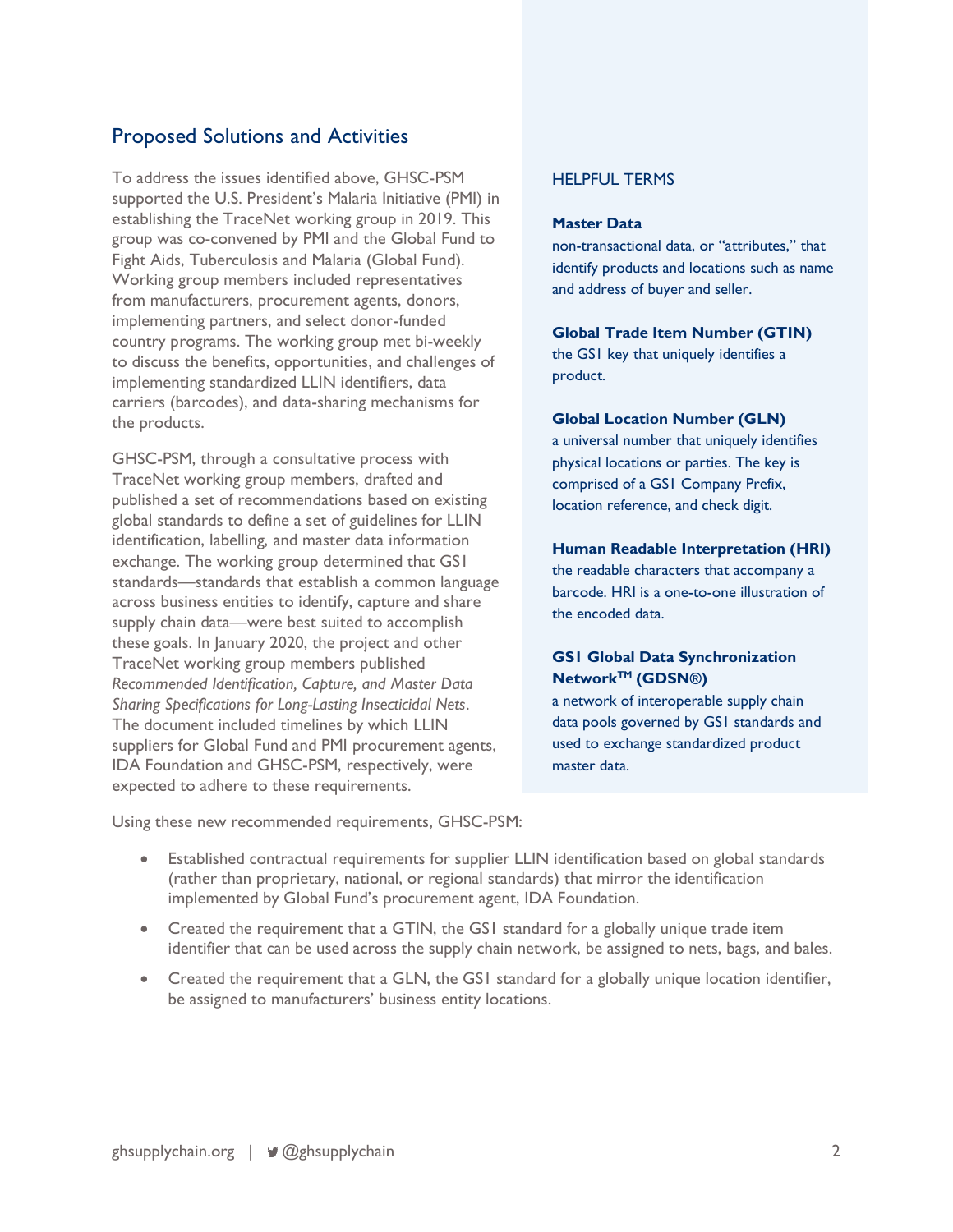- Implemented standards-based barcodes on labels affixed to all individual LLINs, the polybags that GHSC-PSM procures, and bales. 1
- Issued robust product master data exchange requirements.

The TraceNet working group decided that requirements would be implemented in phases. Phase 1 required LLIN suppliers to assign GTINs to their products and GLNs to their business entities. Phase 2 required LLIN suppliers to label their individual nets and polybags with the GTIN, production date, and batch/lot number encoded in a DataMatrix and included as human readable interpretation. Phase 2 also required LLIN suppliers to share master data through the GDSN for their products. In phase 3, suppliers will apply these requirements to LLIN bales and apply serial numbers to individual LLINs. These requirements were incorporated into GHSC-PSM supplier contracts in March–April 2020 (see Exhibit 1).



Before implementation of GS1, barcodes were used for some legs of the supply chain but were not required to align with a standard and could have been proprietary. These bales in Mozambique have a barcode from a 4<sup>th</sup> party logistics provider for tracking one incountry leg of their journey only. Photo credit: GHSC-PSM



This mock-up image shows how a GS1 barcode will appear on the care tag of an individual LLIN, allowing the net to be traced from the manufacturer all the way to the user. Image credit: GHSC-PSM

### Exhibit 1. Summary of GS1 Requirements for LLINs

#### **IDENTIFY**

| <b>ENTITY</b>                      | <b>REQUIREMENT</b>                                                             | <b>PHASE</b> |
|------------------------------------|--------------------------------------------------------------------------------|--------------|
| Trade items                        | Assign and provide GTINs for all levels of the trade item packaging hierarchy. | Phase 1      |
| Locations and/or<br>legal entities | Assign and provide GLNs for sold-from, manufacture-from, and ship-from.        | Phase 1      |

<sup>1</sup> The deadline for barcodes to be included on bales is June 2022, which has not passed at the time of publication.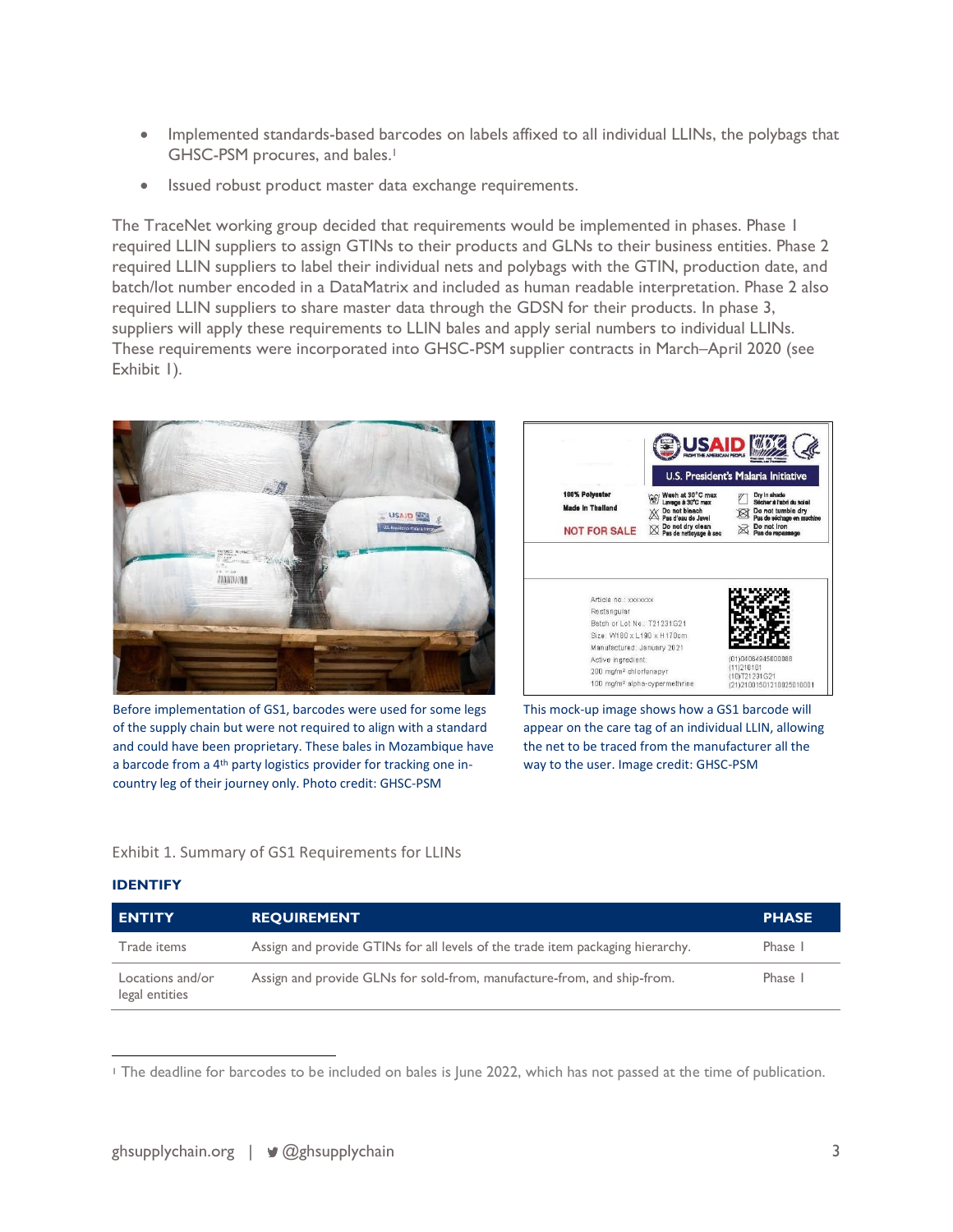#### **CAPTURE**

| <b>PACKAGING</b><br><b>LEVEL</b> | <b>DATA REQUIRED TO BE</b><br><b>ENCODED IN BARCODE OR</b><br><b>DATAMATRIX</b>                                                                                                                            | <b>PRINTED ON THE LABEL</b>                                                                                                                                                               | <b>PHASE</b>                                                                                     |
|----------------------------------|------------------------------------------------------------------------------------------------------------------------------------------------------------------------------------------------------------|-------------------------------------------------------------------------------------------------------------------------------------------------------------------------------------------|--------------------------------------------------------------------------------------------------|
| Bale<br><b>THEFT</b>             | GS1-128 barcode symbology encoded with:<br>- (00) Shipping Container Code (SSCC)<br>- (02) GTIN of contained items<br>- (37) Count of contained items<br>- (10) Batch/lot number<br>- (11) Production date | Information printed in human<br>readable form:<br>$-$ (00) SSCC<br>- (02) GTIN of contained items<br>- (37) Count of contained items<br>- (10) Batch/lot number<br>- (11) Production date | As soon as<br>possible but<br>no later than<br>phase 3                                           |
| Bag with LLIN<br>颐               | GS1 DataMatrix symbology encoded with:<br>$-$ (01) GTIN<br>- (10) Batch/lot number<br>- (11) Production date                                                                                               | Information printed in human<br>readable form:<br>$-$ (01) GTIN<br>- (10) Batch/lot number<br>$-$ (11) Production date                                                                    | Phase 2                                                                                          |
| Individual LLIN                  | GS1 DataMatrix symbology encoded with:<br>$-$ (01) GTIN<br>- (10) Batch/lot number<br>- (II) Production date<br>- (21) Serial number                                                                       | Information printed in human<br>readable form:<br>$-$ (01) GTIN<br>- (10) Batch/lot number<br>$-$ (11) Production date<br>- (21) Serial number                                            | Phase 2 for<br>GTIN, batch/lot<br>number, and<br>production date<br>Phase 3 for serial<br>number |
| <b>SHARE</b>                     |                                                                                                                                                                                                            |                                                                                                                                                                                           |                                                                                                  |

|             | <b>DATA TYPE REOUIREMENT</b>                                               | <b>PHASE</b> |
|-------------|----------------------------------------------------------------------------|--------------|
| Master data | Provide mandatory and required trade item attribute data through the GDSN. | Phase 2      |

When the TraceNet working group was established, the project had already implemented requirements for standards-based identification, labelling, and master data exchange for other products, including pharmaceuticals. However, the same requirements were not always applicable to LLINs. For example, a standard requirement for pharmaceuticals is to print the expiration date and encode it in the barcode, but the working group agreed that this was not appropriate for LLINs. LLINs are durable goods that are used over time rather than consumed in one use or in doses like pharmaceuticals, so they do not have a set expiration date. However, the insecticide does lose potency over time and can be closely tied to storage conditions, which is why TraceNet working group members agreed that the production date was a better indicator of viability to print and embed in LLIN barcodes.

For suppliers to meet these requirements on time, the suppliers in the TraceNet working group requested that the project hold implementation webinars to guide them on the requirements. From February to September 2020, GHSC-PSM hosted three webinars that correlated with each deadline (see Exhibit 2) to ensure suppliers had the information they needed to implement the corresponding requirements.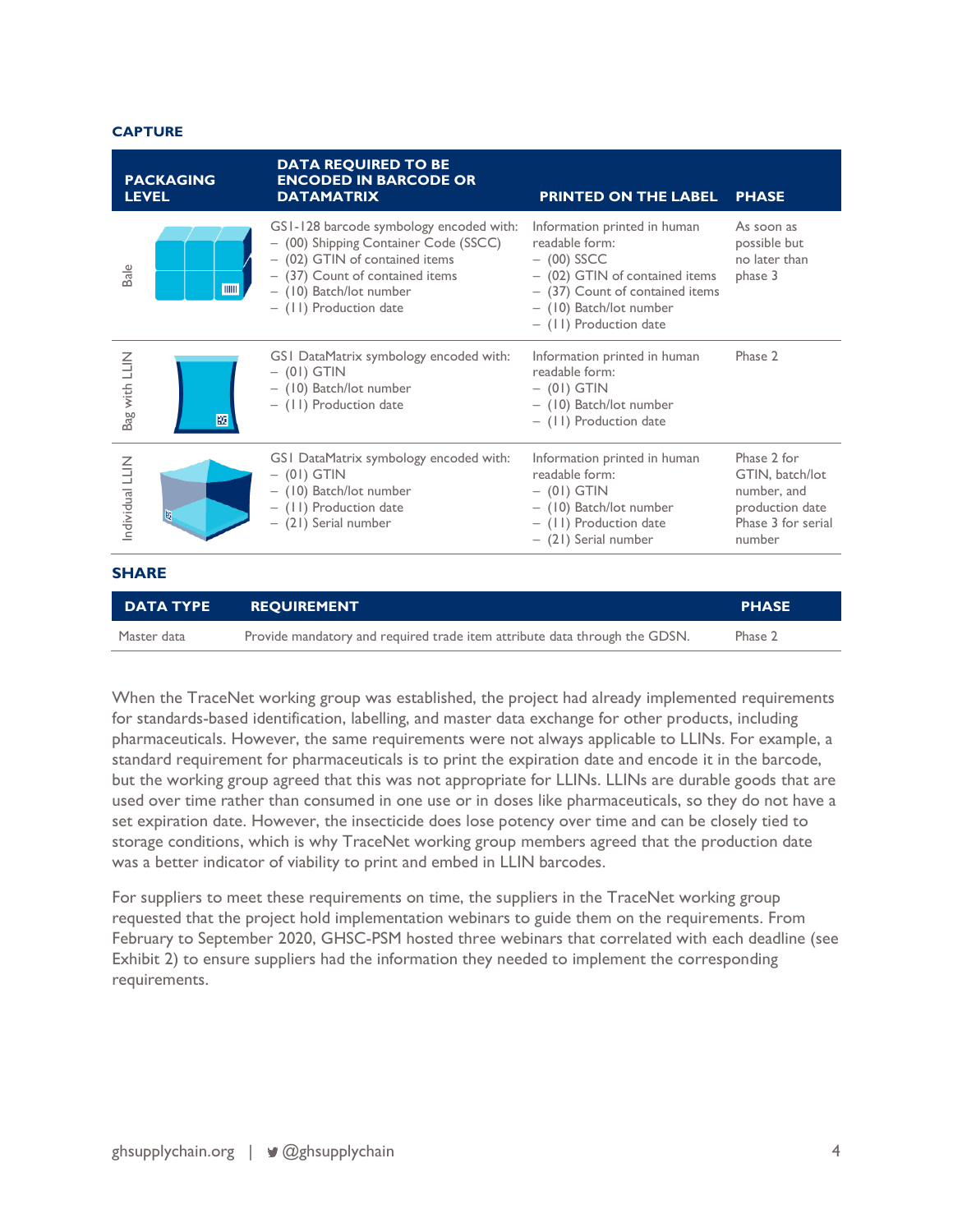| Date Held    | <b>Webinar Title</b>                                                                   | <b>Number of Participants Contributors</b> |                                             |
|--------------|----------------------------------------------------------------------------------------|--------------------------------------------|---------------------------------------------|
| February     | Registering with GSI-Assigning                                                         | 50                                         | GHSC-PSM, Global Fund,                      |
| 2020         | <b>GTINs and GLNs</b>                                                                  |                                            | <b>GSI</b> Global                           |
| July<br>2020 | Good Practices for Implementing<br>Automatic Identification and Data<br>Capture (AIDC) | $30+$                                      | GHSC-PSM, Global Fund,<br><b>GSI</b> Global |
| September    | Introduction to GDSN and Best                                                          | $30+$                                      | GHSC-PSM, Global Fund,                      |
| 2020         | Practices for GDSN Implementation                                                      |                                            | GSI Global, IWorldSync                      |

Exhibit 2. Implementation Webinars for Suppliers

These webinars facilitated in-depth discussion on the requirements and how they applied to LLINs, enabling suppliers to be well-equipped for compliance ahead of the phased deadlines. The project recorded the webinars and continues to provide the recordings as a resource for LLIN suppliers.

The new requirements for LLINs also require suppliers to share master data through the GDSN. GHSC-PSM determined the information necessary for the LLIN product category through consultation across teams that use these data for business processes, including input from PMI and the Global Fund. The project then worked with its GDSN data pool provider to determine what existing GDSN attributes best represented the data that LLIN suppliers would need to provide. Where necessary, the data pool provider helped develop LLIN-specific attributes such as "thread denier," a unit of measure for the linear mass density of fibers in an LLIN.

The project published the [GHSC-PSM Data Synchronization Attribute Guide](https://www.ghsupplychain.org/psmdatasyncattributeguide) for LLINs in spring 2020, six months ahead of the first phase deadline, to give suppliers time to collect the necessary data for the requirement.

# Results and Opportunities

As a result of the TraceNet working group's efforts, LLINs procured by GHSC-PSM now have standards-based, globally unique trade item identifiers, batch/lot numbers, and production dates encoded in barcodes and printed on labels that appear on individual nets and polybags. This system provides a foundation for achieving end-to-end visibility in the LLIN supply chain.

Through the TraceNet working group's collaborative process with donors, procurement agencies, and suppliers to develop the requirements, GHSC-PSM could see and record supplier compliance with the new requirements:



Community members in Cambodia watch a demonstration of how to properly use an LLIN.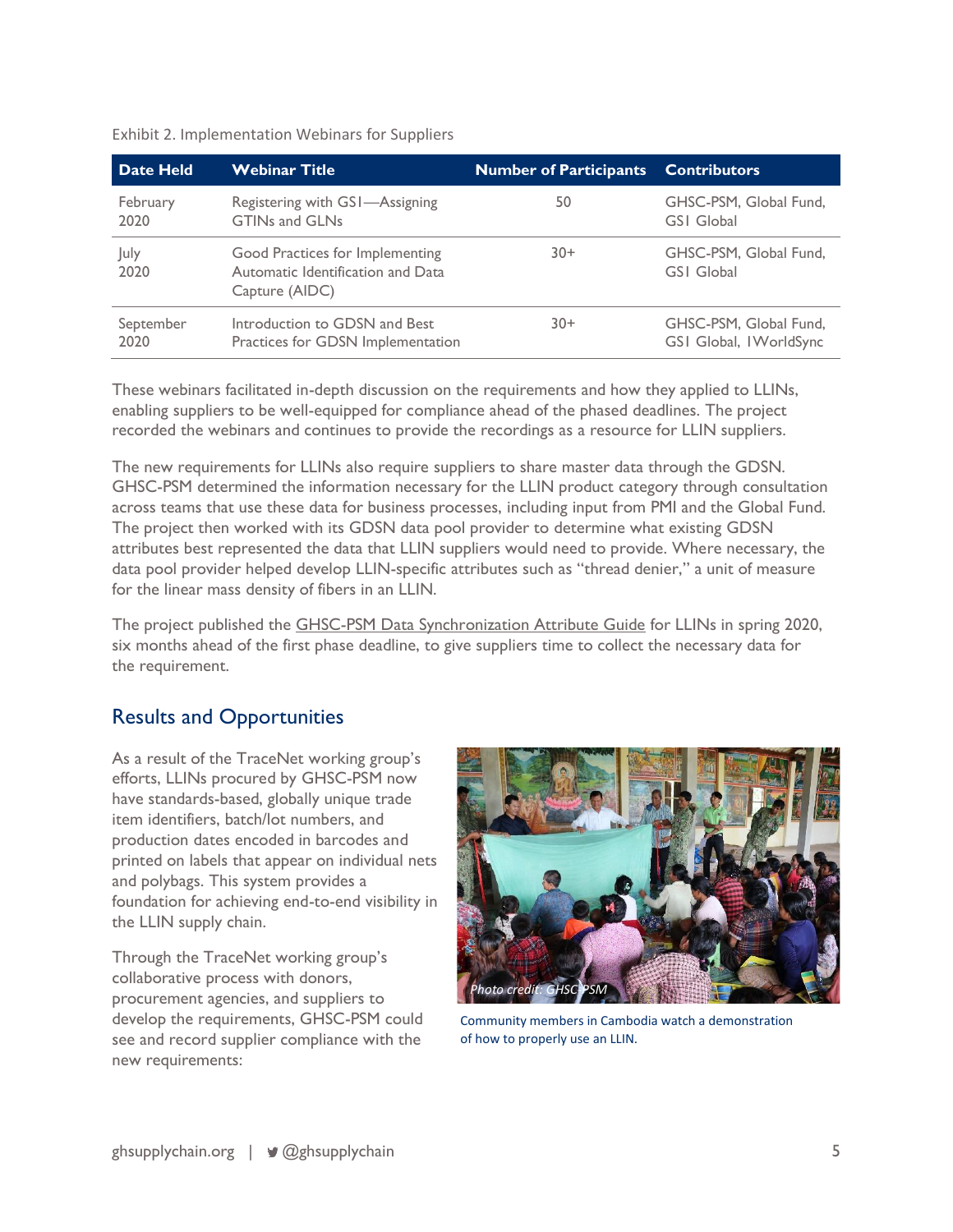- The target for the end of phase 1 was a compliance rate of 50 percent of suppliers. When the June 30, 2020 deadline passed for phase 1, the supplier compliance rate was 100 percent exceeding the target by 50 percentage points.
- When the December 30, 2020 deadline passed for phase 2, compliance, 85 percent of suppliers were compliant with the labelling requirements for individual nets and polybags, again exceeding the 50 percent target.

Phase 3, the final phase, requires LLIN manufacturers to include the defined identification data on bales and to add serial numbers to identification data on individual nets by June 30, 2022. GHSC-PSM will continue to monitor compliance with the requirements for all three phases for LLINs in its procurement portfolio.

Including standards-based identification data and data carriers encoded with the data on LLINs procured using Global Fund and PMI funding is an important foundational step for enabling the adoption of common, globally unique trade item identifiers across trade partners and for improving data timeliness and accuracy through scanning. Countries can use these advances to implement processes and adopt technologies that can, for example:

- Improve LLIN master data—a requirement for scanning—by allowing countries to collect GTINs and associated product attributes assigned by manufactures.
- Manage bale traceability within countries using shipping container codes (SSCCs) to trace which bales went to which in-country locations and to support investigation in cases of theft or diversion.
- Improve specificity of point-of-distribution data by allowing distribution teams to capture the serial numbers of nets distributed to houses through scanning into an application or manually recording serial numbers.
- Enhance research on LLIN durability and effectiveness—such as how long an individual net has been in a specific household—by leveraging the standard identification on the net's labels and encoded in the data carriers when data from the same household is captured either manually or through scanning over multiple points in time.

# Lessons Learned

While developing and implementing the TraceNet working group's recommendations for LLINs, the project identified a number of key success drivers that other entities implementing standards-based product identification, data carriers, a master data exchange can learn from and adapt for their own implementation.

| Challenge                                                                               | <b>Success Drivers</b>                                                                                                                                                                                    |
|-----------------------------------------------------------------------------------------|-----------------------------------------------------------------------------------------------------------------------------------------------------------------------------------------------------------|
| There was no standard for identification,<br>labeling or master data exchange for LLINs | Collaborating early and routinely with<br>$\bullet$<br>suppliers and with product and standards<br>subject matter experts through the<br>TraceNet working group to develop GSI<br>requirements for LLINs. |